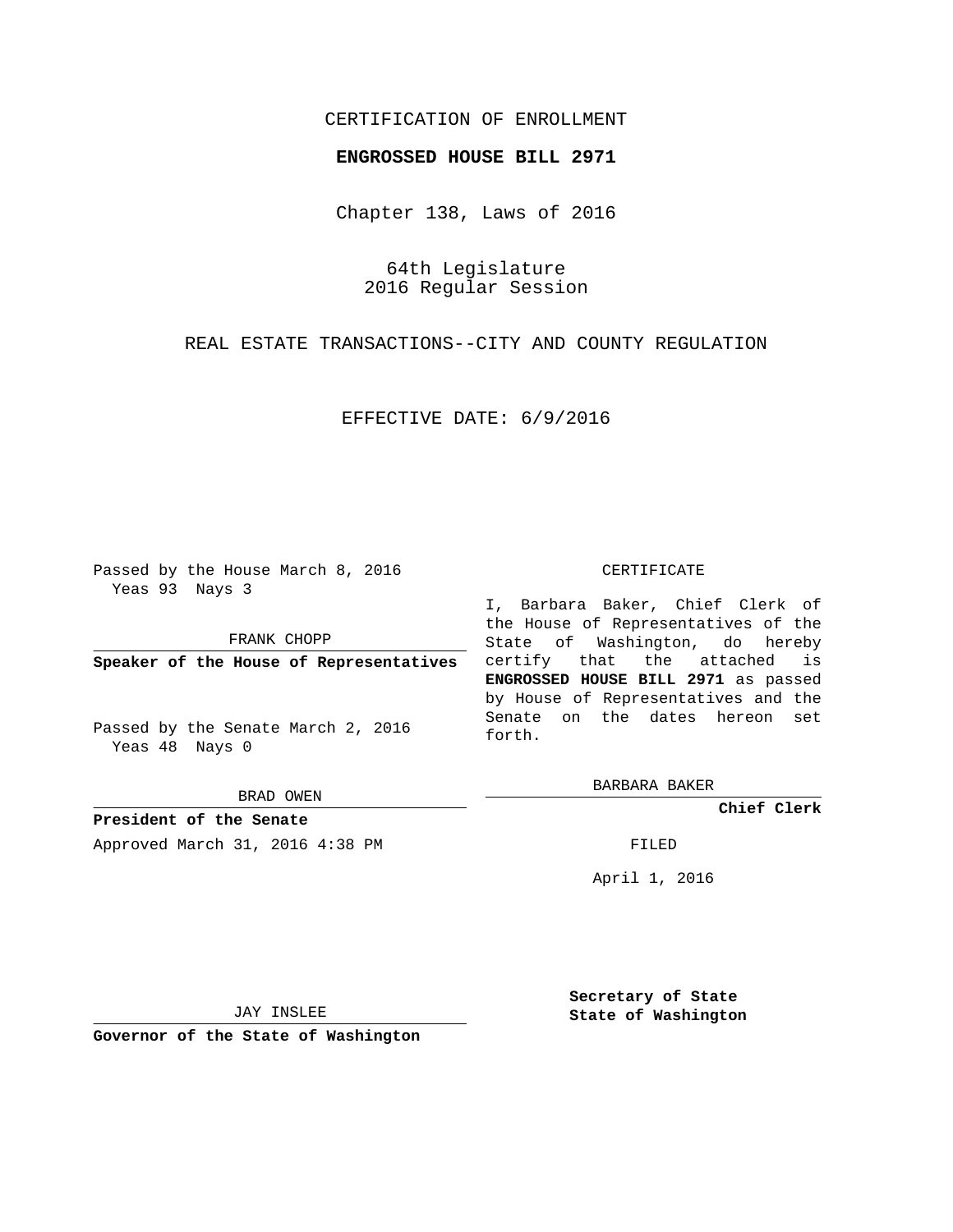## **ENGROSSED HOUSE BILL 2971**

AS AMENDED BY THE SENATE

Passed Legislature - 2016 Regular Session

# **State of Washington 64th Legislature 2016 Regular Session**

**By** Representatives McBride and Nealey

Read first time 02/04/16. Referred to Committee on Finance.

 AN ACT Relating to real estate as it concerns the local government authority in the use of real estate excise tax revenues and regulating real estate transactions; and amending RCW 64.06.080, 43.110.030, 82.46.015, and 82.46.037.4

5 BE IT ENACTED BY THE LEGISLATURE OF THE STATE OF WASHINGTON:

6 **Sec. 1.** RCW 64.06.080 and 2015 2nd sp.s. c 10 s 4 are each 7 amended to read as follows:

 (1) Any ordinance, resolution, or policy adopted by a city or county that imposes a requirement on landlords or sellers of real property, or their agents, to provide information to a buyer or tenant pertaining to the subject property or the surrounding area is effective only after:

13 (a) A summary of the ordinance, resolution, or policy is posted 14 electronically in accordance with RCW 43.110.030(2)(e); and

15 (b) An internet link to the ordinance, resolution, or policy, or 16 the relevant portion of the actual language of the ordinance, 17 resolution, or policy, is posted electronically in accordance with 18 RCW 43.110.030(2)(e).

19 (2) If, prior to ((September 26, 2015)) the effective date of 20 this act, a city or county adopted an ordinance, resolution, or 21 policy that imposes a requirement on landlords or sellers of real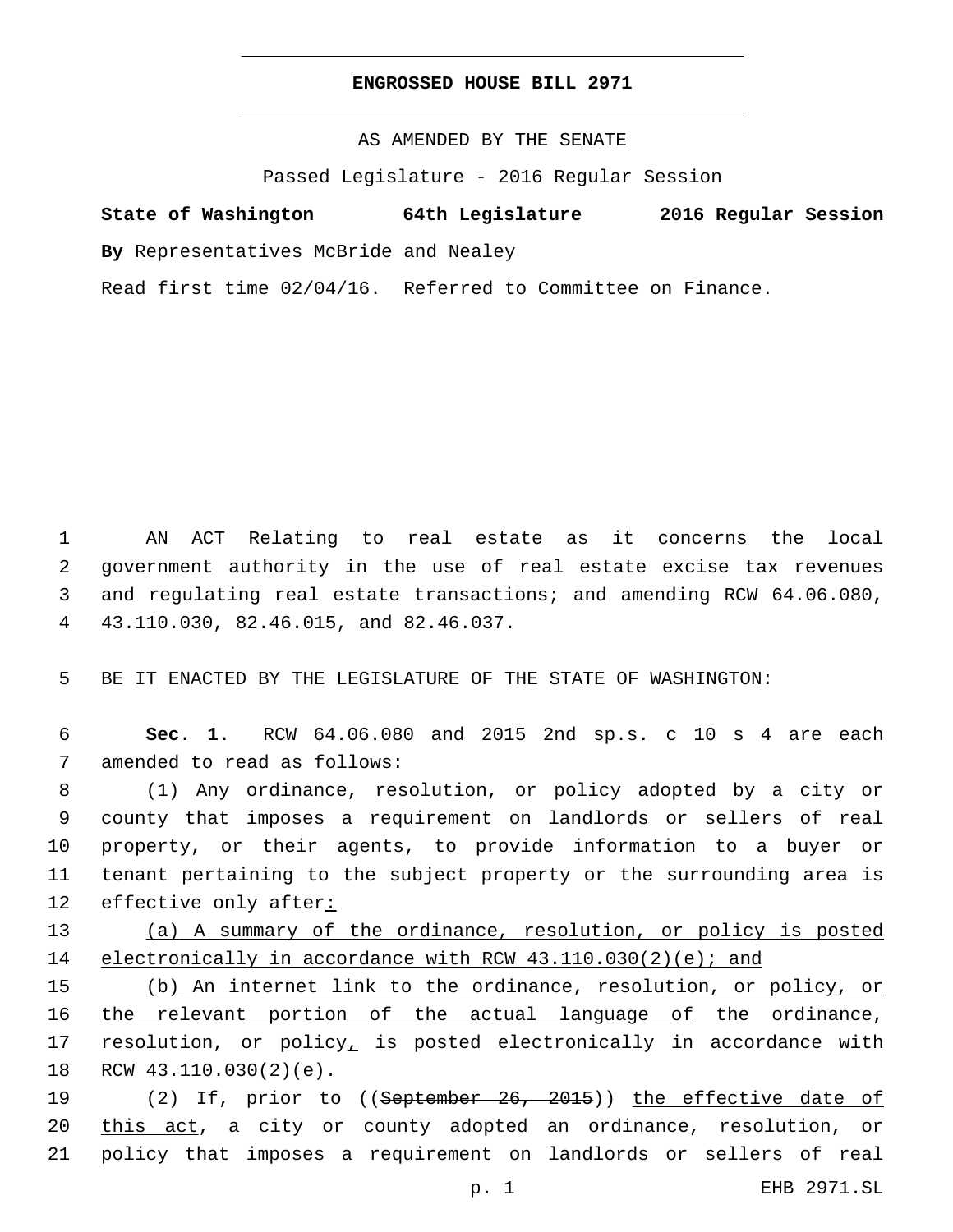property, or their agents, to provide information to a buyer or tenant pertaining to the subject property or the surrounding area, the city or county must cause, within ninety days of the effective date of this act:

 (a) A summary of the ordinance, resolution, or policy to be posted electronically in accordance with RCW 43.110.030(2)(e); and (b) An internet link to the ordinance, resolution, or policy, or

8 the relevant portion of the actual language of the ordinance, 9 resolution, or policy, to be posted electronically in accordance with 10 RCW 43.110.030(2)(e) ((within ninety days of September 26, 2015, or 11 the requirement shall)). If the requirement is not electronically posted as required by this subsection, the requirement must 13 thereafter cease to be in effect.

 **Sec. 2.** RCW 43.110.030 and 2015 2nd sp.s. c 10 s 5 are each 15 amended to read as follows:

 (1) The department of commerce must contract for the provision of municipal research and services to cities, towns, and counties. Contracts for municipal research and services must be made with state agencies, educational institutions, or private consulting firms, that in the judgment of the department are qualified to provide such research and services. Contracts for staff support may be made with state agencies, educational institutions, or private consulting firms that in the judgment of the department are qualified to provide such 24 support.

(2) Municipal research and services consists of:

 (a) Studying and researching city, town, and county government 27 and issues relating to city, town, and county government;

 (b) Acquiring, preparing, and distributing publications related to city, town, and county government and issues relating to city, 30 town, and county government;

 (c) Providing educational conferences relating to city, town, and county government and issues relating to city, town, and county 33 government;

 (d) Furnishing legal, technical, consultative, and field services to cities, towns, and counties concerning planning, public health, utility services, fire protection, law enforcement, public works, and 37 other issues relating to city, town, and county government; and

 (e) ((Providing a list of all requirements imposed by all cities, 39 towns, and counties)) (i) For any ordinance, resolution, or policy

p. 2 EHB 2971.SL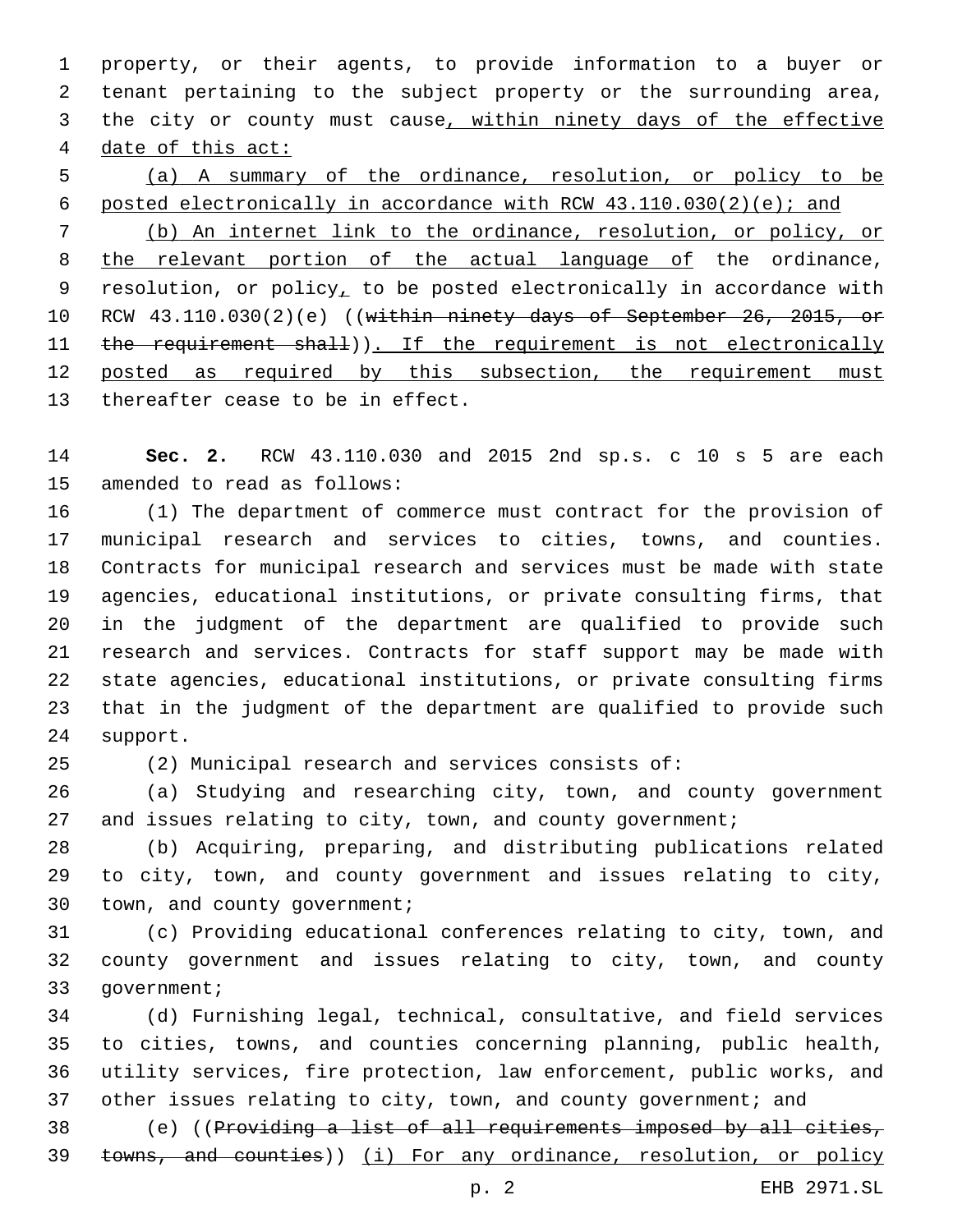adopted by a city, town, or county that imposes a requirement on landlords or sellers of real property to provide information to a buyer or tenant pertaining to the subject property or the surrounding 4 area( $(-$ The list)), posting:

(A) A summary of the ordinance, resolution, or policy; and

 (B) An internet link to the ordinance, resolution, or policy, or the relevant portion of the actual language of the ordinance, resolution, or policy.

 (ii) Information provided by cities, towns, and counties regarding an ordinance, resolution, or policy under (e)(i) of this subsection must be posted in a specific section on a web site maintained by the entity with which the department of commerce contracts for the provision of municipal research and services under this section, and must list by jurisdiction all applicable requirements. Cities, towns, and counties must provide information for posting on the web site in accordance with RCW 64.06.080.

 (3) Requests for legal services by county officials must be sent to the office of the county prosecuting attorney. Responses by the department of commerce to county requests for legal services must be provided to the requesting official and the county prosecuting 21 attorney.

 (4) The department of commerce must coordinate with the association of Washington cities and the Washington state association of counties in carrying out the activities in this section.

 **Sec. 3.** RCW 82.46.015 and 2015 2nd sp.s. c 10 s 2 are each 26 amended to read as follows:

 (1) A city or county that meets the requirements of subsection (2) of this section may use the greater of one hundred thousand dollars or twenty-five percent of available funds, but not to exceed one million dollars per year, from revenues collected under RCW 82.46.010 for the maintenance of capital projects, as defined in RCW  $32 \quad 82.46.010(6)(b)$ .

 (2) A city or county may use revenues pursuant to subsection (1) 34 of this section if:

 (a) The city or county prepares a written report demonstrating that it has or will have adequate funding from all sources of public funding to pay for all capital projects, as defined in RCW 82.46.010, identified in its capital facilities plan for the succeeding two-year period. Cities or counties not required to prepare a capital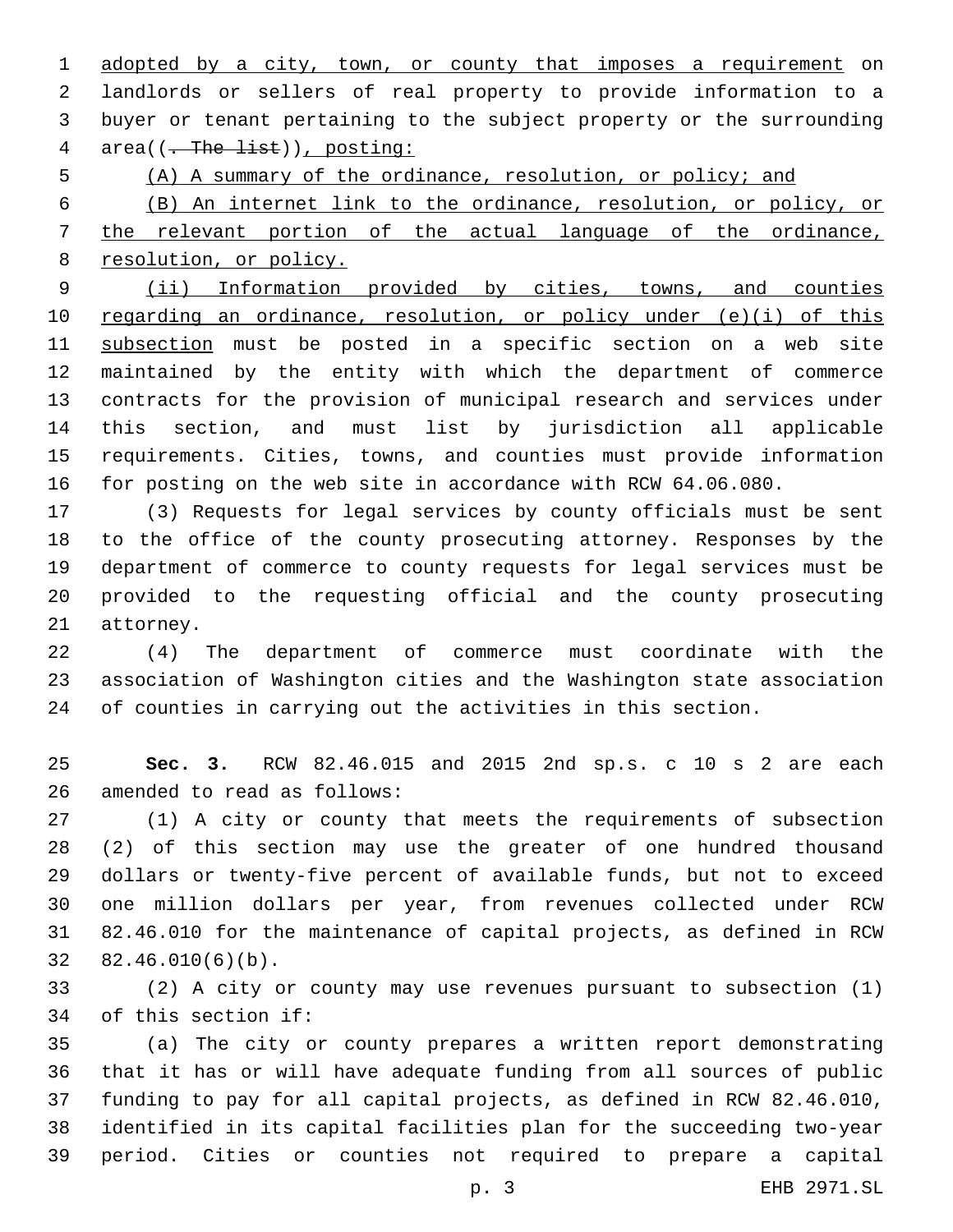facilities plan may satisfy this provision by using a document that, at a minimum, identifies capital project needs and available public funding sources for the succeeding two-year period; and

4 (b)(i) The city or county has not enacted, after ((September 26, 5 2015,)) the effective date of this act: Any requirement on the 6 listing( $\left(\frac{1}{f} + \frac{1}{\sqrt{f}}\right)$  or sale of real property( $\left(\frac{1}{f} + \frac{1}{\sqrt{f}}\right)$  requirement is either)); or any requirement on landlords, at the time of executing a lease, to perform or provide physical improvements or modifications to real property or fixtures, except if necessary to 10 address an immediate threat to health or safety; or

 (ii) Any local requirement adopted by the city or county under (b)(i) of this subsection is: Specifically authorized by RCW 35.80.030, 35A.11.020, chapter 7.48 RCW, or chapter 19.27 RCW; 14 specifically authorized by other state or federal law; or  $((\frac{1}{18}))$  a seller or landlord disclosure requirement pursuant to RCW 64.06.080.

 (3) The report prepared under subsection (2)(a) of this section must: (a) Include information necessary to determine compliance with the requirements of subsection (2)(a) of this section; (b) identify how revenues collected under RCW 82.46.010 were used by the city or county during the prior two-year period; (c) identify how funds authorized under subsection (1) of this section will be used during the succeeding two-year period; and (d) identify what percentage of funding for capital projects within the city or county is attributable to revenues under RCW 82.46.010 compared to all other sources of capital project funding. The city or county must prepare and adopt the report as part of its regular, public budget process.

 (4) The authority to use funds as authorized in this section is in addition to the authority to use funds pursuant to RCW 82.46.010(7), which remains in effect through December 31, 2016.

 (5) For purposes of this section, "maintenance" means the use of funds for labor and materials that will preserve, prevent the decline of, or extend the useful life of a capital project. "Maintenance" does not include labor or material costs for routine operations of a 34 capital project.

 **Sec. 4.** RCW 82.46.037 and 2015 2nd sp.s. c 10 s 3 are each 36 amended to read as follows:

 (1) A city or county that meets the requirements of subsection (2) of this section may use the greater of one hundred thousand dollars or twenty-five percent of available funds, but not to exceed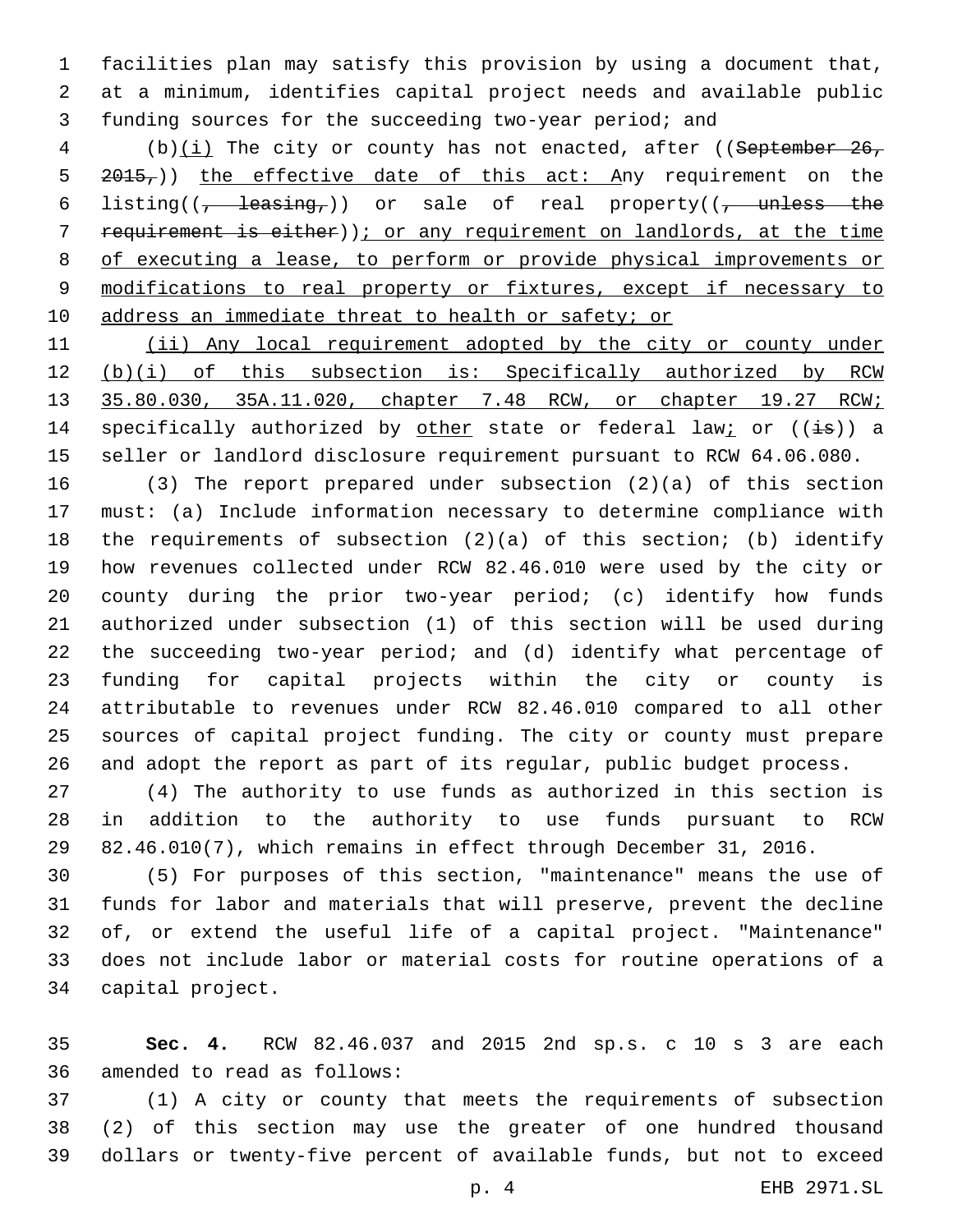one million dollars per year, from revenues collected under RCW 2 82.46.035 for:

 (a) The maintenance of capital projects, as defined in RCW  $482.46.035(5)$ ; or

 (b) The planning, acquisition, construction, reconstruction, repair, replacement, rehabilitation, improvement, or maintenance of capital projects as defined in RCW 82.46.010(6)(b) that are not also included within the definition of capital projects in RCW  $82.46.035(5)$ .

 (2) A city or county may use revenues pursuant to subsection (1) 11 of this section if:

 (a) The city or county prepares a written report demonstrating that it has or will have adequate funding from all sources of public funding to pay for all capital projects, as defined in RCW 82.46.035(5), identified in its capital facilities plan for the 16 succeeding two-year period; and

17 (b) $(i)$  The city or county has not enacted, after ((September 26, 2015)) the effective date of this act, any requirement on the 19 listing( $\left(\frac{1}{f} - \frac{1}{\sqrt{f}}\right)$  or sale of real property( $\left(\frac{1}{f} - \frac{1}{\sqrt{f}}\right)$ 20 requirement is either)); or any requirement on landlords, at the time of executing a lease, to perform or provide physical improvements or modifications to real property or fixtures, except if necessary to 23 address an immediate threat to health or safety; or

24 (ii) Any local requirement adopted by the city or county under (b)(i) of this subsection is: Specifically authorized by RCW 35.80.030, 35A.11.020, chapter 7.48 RCW, or chapter 19.27 RCW; 27 specifically authorized by other state or federal law; or  $((i\text{--}B))$  a seller or landlord disclosure requirement pursuant to RCW 64.06.080.

 (3) The report prepared under subsection (2)(a) of this section must: (a) Include information necessary to determine compliance with the requirements of subsection (2)(a) of this section; (b) identify how revenues collected under RCW 82.46.035 were used by the city or county during the prior two-year period; (c) identify how funds authorized under subsection (1) of this section will be used during the succeeding two-year period; and (d) identify what percentage of funding for capital projects within the city or county is attributable to revenues under RCW 82.46.035 compared to all other sources of capital project funding. The city or county must prepare and adopt the report as part of its regular, public budget process.